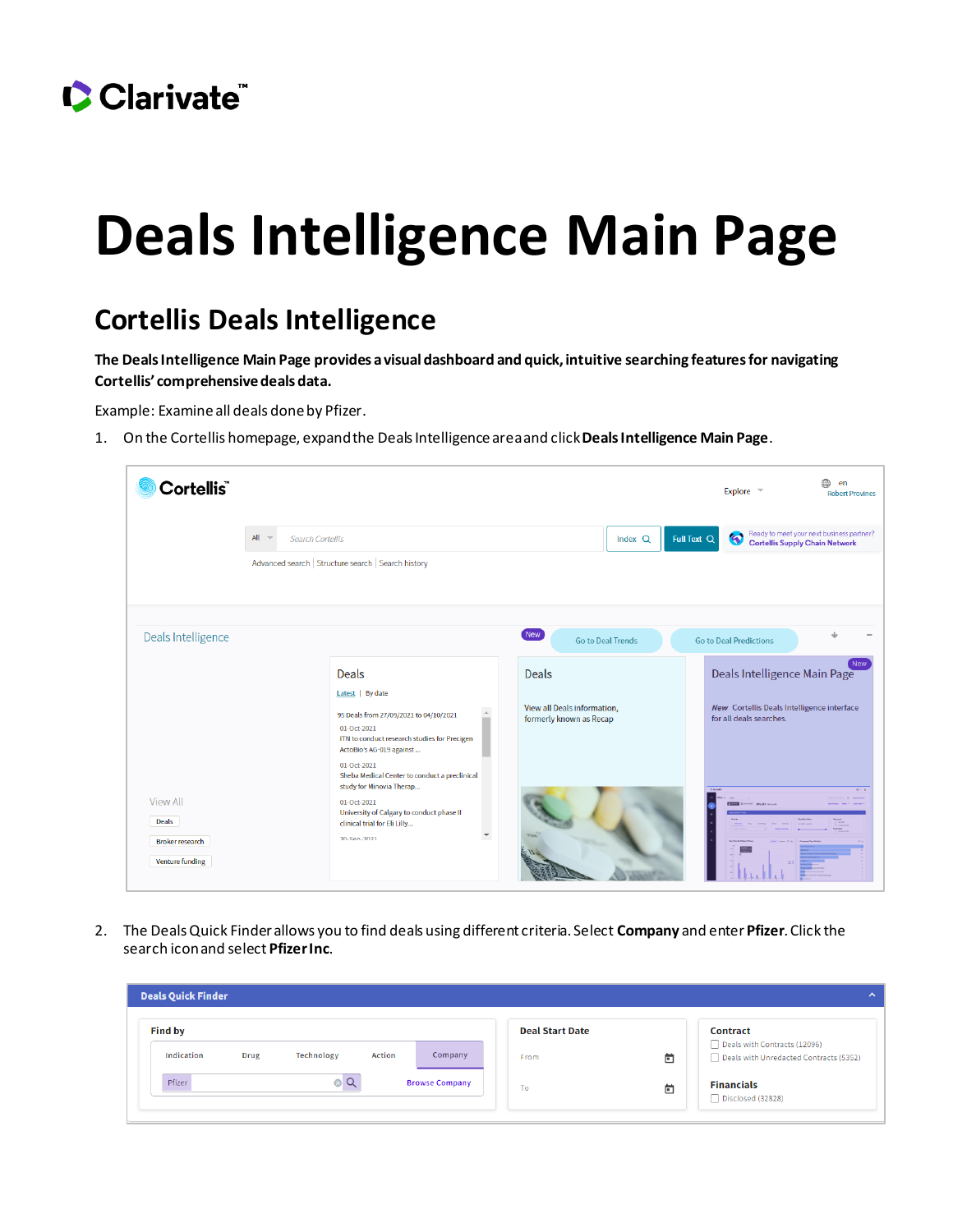

3. The charts update to reflect Pfizer's deals. You can refine this group of deals using other criteria, such as the Deal Start Date or deals with contracts or financials disclosed.

| <b>III</b> Results Table<br>3038 Deal results<br><b>Ill</b> Overview |                        |   | Export $\blacktriangledown$                                         |
|----------------------------------------------------------------------|------------------------|---|---------------------------------------------------------------------|
| $=$ Company: Pfizer Inc $\otimes$<br><b>Clear All</b>                |                        |   |                                                                     |
|                                                                      |                        |   |                                                                     |
|                                                                      |                        |   |                                                                     |
| <b>Deals Quick Finder</b>                                            |                        |   |                                                                     |
|                                                                      |                        |   |                                                                     |
| <b>Find by</b>                                                       | <b>Deal Start Date</b> |   | <b>Contract</b>                                                     |
| Action<br>Indication<br>Company<br>Technology<br><b>Drug</b>         | From                   | 卣 | Deals with Contracts (620)<br>Deals with Unredacted Contracts (371) |
| a<br><b>Browse Company</b><br>Search Company                         | To:                    | 卣 | <b>Financials</b>                                                   |

4. The Deal Size by Highest Phase chart displays mean and median deal values by phase at signing. Hover over a bar for details.



5. Other charts include the number of deals by therapy area and indications. In the Therapy Area chart, click **Infection** to filter for those deals. Click **Infection** again to remove that filter.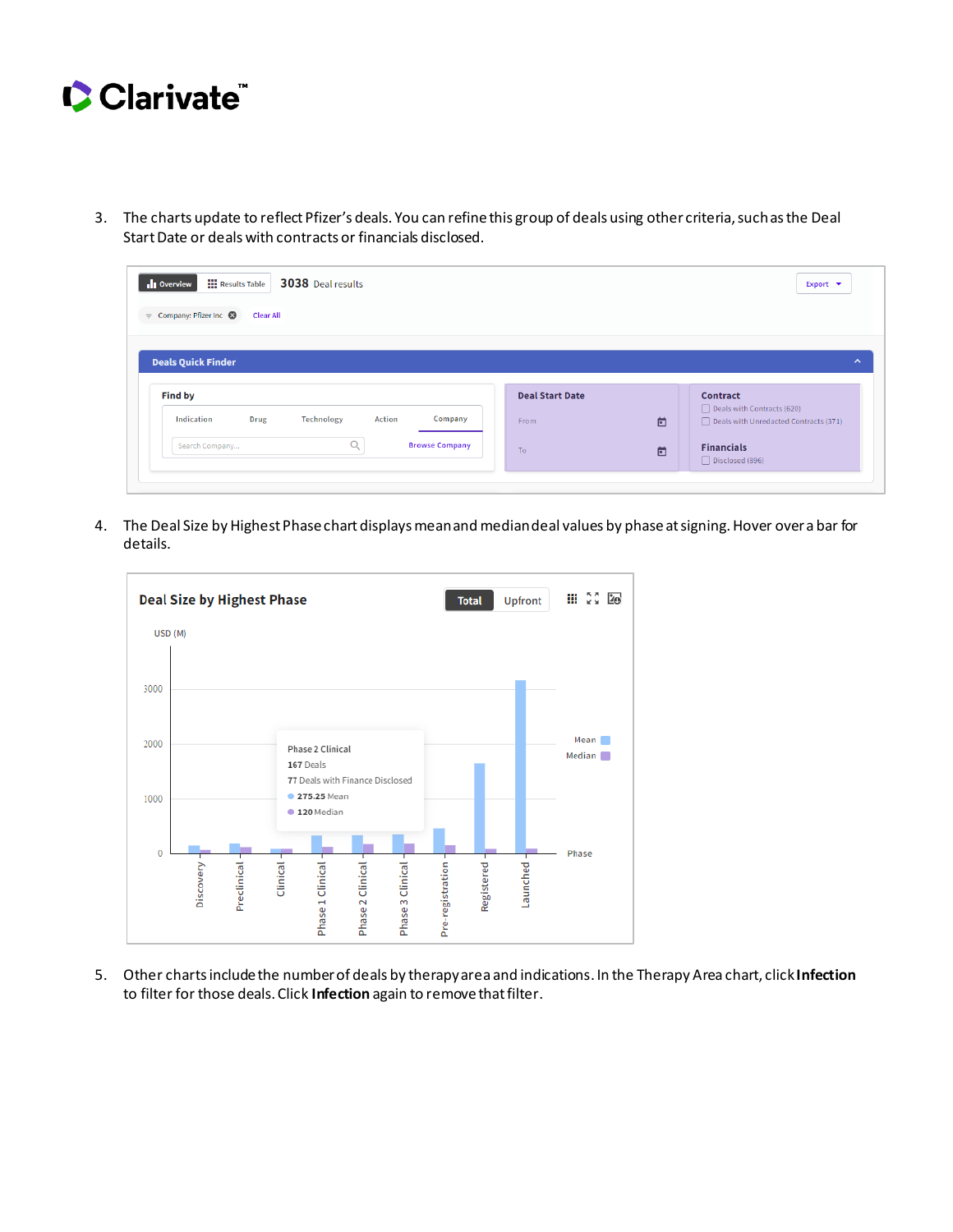

| <b>Therapy Area (Top 10)</b>    | $III \times 2$ 20          | <b>Indications (Top 10)</b> | <b>III</b> $\frac{52}{50}$ 20 |
|---------------------------------|----------------------------|-----------------------------|-------------------------------|
| Diversified                     | 356                        | Neoplasm                    | 467                           |
| Cancer                          | 340                        | Unidentified indication     | 444                           |
| Infection                       | 285                        | Infectious disease          | 389                           |
| Neurology/Psychiatric           | 254                        | Neurological disease        | 388                           |
| Cardiovascular                  | 154                        | Cancer                      | 369                           |
| Endocrine/Metabolic             | 113                        | Infection by organism type  | 325                           |
| Hematologic                     | 68                         | Cardiovascular disease      | 301                           |
| Immune                          | 62                         | Gastrointestinal disease    | 266                           |
| Genitourinary/Sexual Function   | 53                         | Inflammatory disease        | 235                           |
| Ocular                          | 41                         | Endocrine disease           | 231                           |
| $\alpha$<br>Search Therapy Area | <b>Browse Therapy Area</b> | Q<br>Search Indication      | <b>Browse Indication</b>      |

6. Deals can also be filtered by expanding the Filters column and making selections there.

| $Filters$ $\rightarrow$ | Cortellis Deals Intelligence Main Page - Tips)                       | Filters <sup>•</sup> | <b>Show All Filters</b> |                       |
|-------------------------|----------------------------------------------------------------------|----------------------|-------------------------|-----------------------|
|                         | 3038 Deal results<br><b>III</b> Results Table<br><b>Ill</b> Overview | <b>Indications</b>   |                         | v                     |
|                         | Company: Pfizer Inc 8<br><b>Clear All</b><br>$=$                     | <b>Therapy Area</b>  |                         | ▼                     |
|                         |                                                                      | Phase                |                         | ▼                     |
|                         | <b>Deals Quick Finder</b>                                            | Deal Type            |                         |                       |
|                         | <b>Find by</b>                                                       | Date                 |                         | ▼                     |
|                         | Indication<br>Technology<br>Drug                                     | <b>Deal Finance</b>  |                         | ▼                     |
|                         | Q<br>Search Company                                                  | Contract             |                         | v                     |
|                         |                                                                      | Technologies         |                         | v                     |
|                         |                                                                      | <b>Actions</b>       |                         | $\tilde{\phantom{a}}$ |
|                         |                                                                      | Company $(1)$        |                         | ▲                     |

| echnologies                       |  |
|-----------------------------------|--|
| ctions                            |  |
| ompany (1)                        |  |
| Company (1)                       |  |
| $\checkmark$<br>Pfizer Inc (3038) |  |
|                                   |  |

**Show All Filters**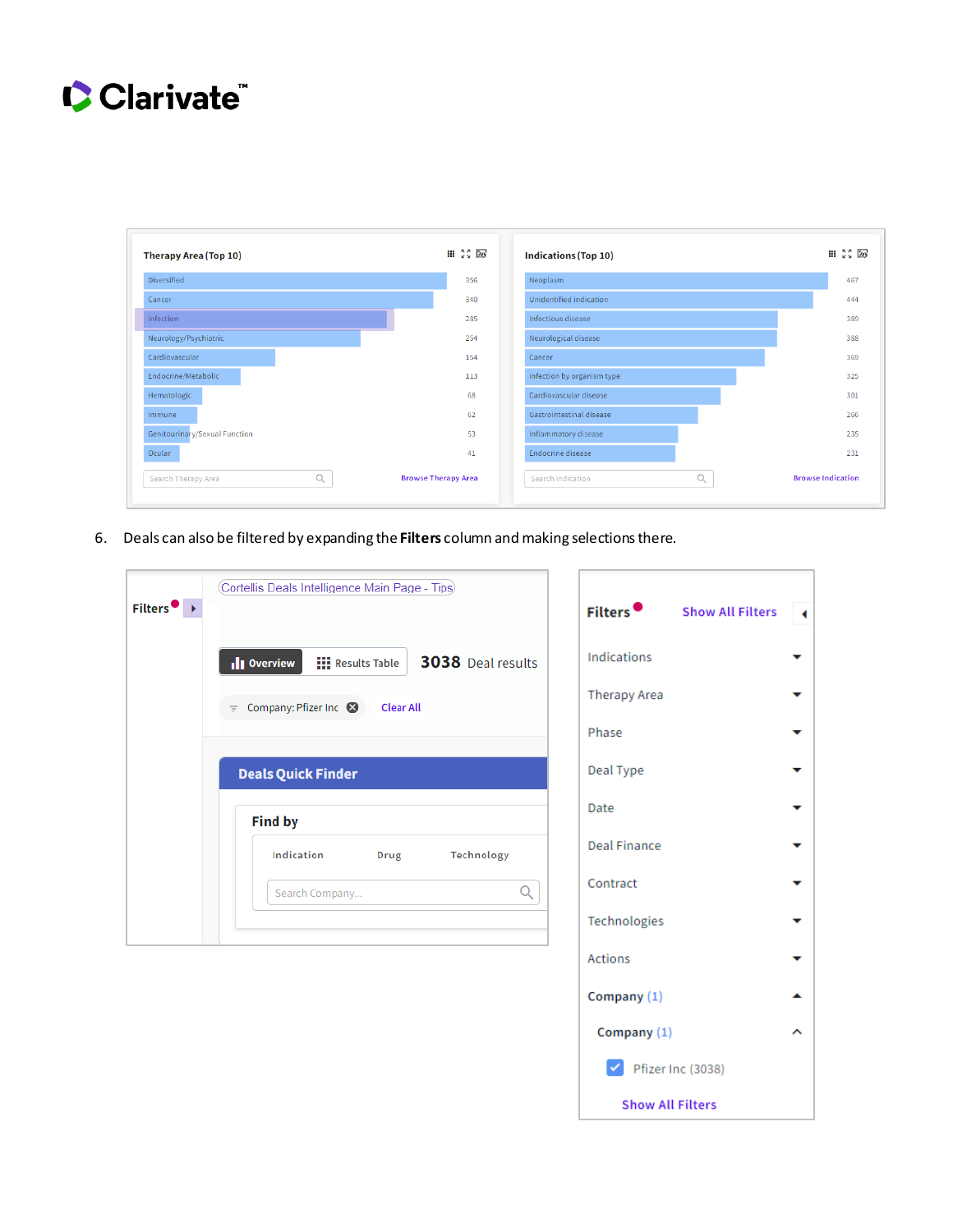

7. Click **Results Table** to see Pfizer deals in a list. Click **Overview**to return to the charts. You can also switch to the list by clicking the Results Table icon in any of the charts.

| <b>Ill</b> Overview | $=$ Company: Pfizer Inc $\otimes$                                                      | <b>HI Results Table</b><br><b>3038</b> Deal results<br><b>Clear All</b>                                                                       |                                                                                     |                                 |                             | Export $\blacktriangleright$ |
|---------------------|----------------------------------------------------------------------------------------|-----------------------------------------------------------------------------------------------------------------------------------------------|-------------------------------------------------------------------------------------|---------------------------------|-----------------------------|------------------------------|
|                     | Showing 1-10 of 3038 results<br>$\blacksquare$ Customize Columns $\blacktriangleright$ | <sup>4</sup> Sorted by Deal Start Date ▼                                                                                                      |                                                                                     |                                 |                             |                              |
| ⊽                   | Start date &<br><b>Status</b>                                                          | Title                                                                                                                                         | <b>Principal Company</b>                                                            | <b>Partner Company</b>          | <b>Agreement type</b>       | <b>Deal Asset Type</b>       |
|                     | 28-Sep-2021<br>Active                                                                  | Pfizer to evaluate the combination of<br>BRAFTOVI with Eli Lilly's ERBITUX in BEACON<br>study for BRAF V600E Mutation-Positive<br><b>MCRC</b> | Eli Lilly & Co (Pharma)<br>$\cdots$                                                 | Pfizer Inc (Pharma)<br>$\cdots$ | Drug - Screening/Evaluation | Product(s) only<br>Drug      |
|                     | 21-Sep-2021<br>Active                                                                  | Next Level Urgent Medical to conduct<br>investigational study for Pfizer's COVID-19<br>pill                                                   | Next Level Urgent Medical L<br>$\begin{array}{c} \bullet\bullet\bullet \end{array}$ | Pfizer Inc (Pharma)<br>$\cdots$ | Drug - Early Research/Devel | Product(s) only<br>Drug      |

| <b>Therapy Area (Top 10)</b>    |                            | <b>Indications (Top 10)</b> | $\scriptstyle\rm III$ $\scriptstyle\stackrel{8}{\scriptstyle\rm X}$ $\scriptstyle\rm II$ $\scriptstyle\rm 20$ |
|---------------------------------|----------------------------|-----------------------------|---------------------------------------------------------------------------------------------------------------|
| <b>Diversified</b>              | 356                        | Neoplasm                    | 467                                                                                                           |
| Cancer                          | 340                        | Unidentified indication     | 444                                                                                                           |
| Infection                       | 285                        | Infectious disease          | 389                                                                                                           |
| Neurology/Psychiatric           | 254                        | Neurological disease        | 388                                                                                                           |
| Cardiovascular                  | 154                        | Cancer                      | 369                                                                                                           |
| Endocrine/Metabolic             | 113                        | Infection by organism type  | 325                                                                                                           |
| Hematologic                     | 68                         | Cardiovascular disease      | 301                                                                                                           |
| <i>Immune</i>                   | 62                         | Gastrointestinal disease    | 266                                                                                                           |
| Genitourinary/Sexual Function   | 53                         | Inflammatory disease        | 235                                                                                                           |
| Ocular                          | 41                         | <b>Endocrine disease</b>    | 231                                                                                                           |
| $\alpha$<br>Search Therapy Area | <b>Browse Therapy Area</b> | Q<br>Search Indication      | <b>Browse Indication</b>                                                                                      |

8. Chips are displayed above the Deals Quick Finder. These represent filters you have selected. Click the **X** on a chip to remove the filter.

| 3038 Deal results<br><b>III</b> Results Table<br><b>Ill</b> Overview |                        |   | Export $\blacktriangledown$           |
|----------------------------------------------------------------------|------------------------|---|---------------------------------------|
| $=$ Company: Pfizer Inc $\odot$<br><b>Clear All</b>                  |                        |   |                                       |
|                                                                      |                        |   |                                       |
|                                                                      |                        |   |                                       |
|                                                                      |                        |   |                                       |
| <b>Deals Quick Finder</b>                                            |                        |   |                                       |
| <b>Find by</b>                                                       | <b>Deal Start Date</b> |   | <b>Contract</b>                       |
|                                                                      |                        |   | Deals with Contracts (620)            |
| Indication<br>Technology<br>Action<br>Company<br>Drug                | From                   | 卣 | Deals with Unredacted Contracts (371) |
| $\alpha$<br><b>Browse Company</b><br>Search Company                  | To                     | 卣 | <b>Financials</b>                     |